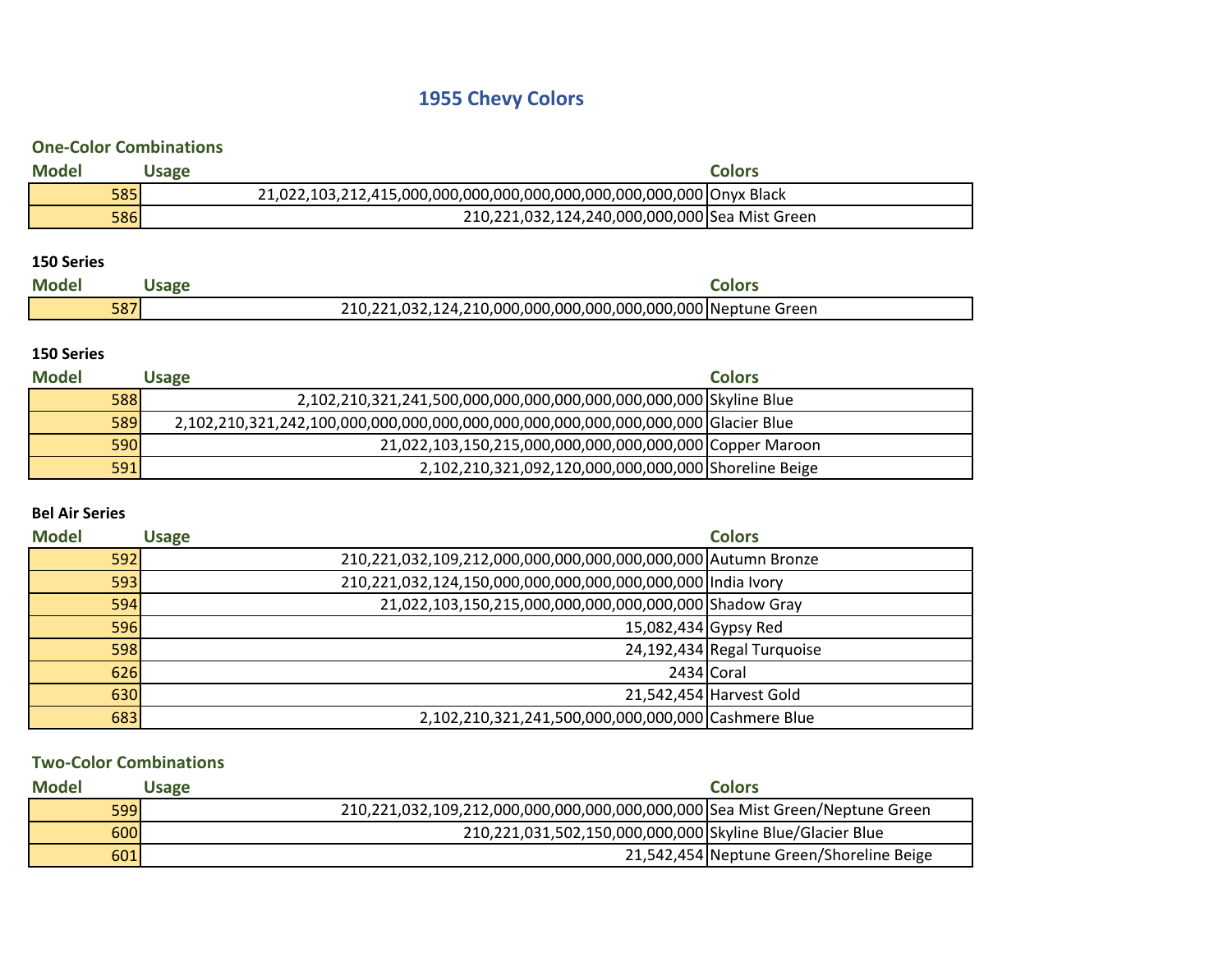| 602 | 21,022,103,212,415,000,000,000,000,000,000   India Ivory/Skyline Blue    |                                                   |
|-----|--------------------------------------------------------------------------|---------------------------------------------------|
| 603 |                                                                          | 21,092,129 Autumn Bronze/Shoreline Beige          |
| 604 |                                                                          | 24,092,434 Neptune Green/Sea Mist Green           |
| 605 |                                                                          | 210,221,032,124 India Ivory/Sea Mist Green        |
| 606 | 2,102,210,315,292,400,000,000,000,000 Shoreline Beige/Autumn Bronze      |                                                   |
| 607 |                                                                          | 210,221,032,124 Glacier Blue/Shoreline Beige      |
| 608 | 21,242,402,240,324,300,000 India Ivory/Onyx Black                        |                                                   |
| 610 |                                                                          | 2,109,212,921,342,430 Glacier Blue/Skyline Blue   |
| 612 |                                                                          | 2,402,240,324,342,450 India Ivory/Regal Turquoise |
| 613 | 21,022,103,150,215,000,000,000,000,000,000 Shoreline Beige/Neptune Green |                                                   |
| 614 |                                                                          |                                                   |
| 615 |                                                                          | 241,924,342,454 Shoreline Beige/Gypsy Red         |
| 617 |                                                                          | 2124 India Ivory/Gypsy Red                        |
| 624 | 210,221,031,502,150,000,000,000 India Ivory/Shadow Gray                  |                                                   |
| 627 | 24,022,403,242,924,300,000 Shadow Gray/Coral                             |                                                   |
| 628 | 2,124,240,224,032,450 Onyx Black/India Ivory                             |                                                   |
| 629 |                                                                          | 21,342,434 India Ivory/Coral                      |
| 631 | 21,242,402,240,324,300,000 India Ivory/Harvest Gold                      |                                                   |
| 682 |                                                                          |                                                   |
| 684 |                                                                          |                                                   |
| 685 | 24,022,403,242,924,300,000 India Ivory/Dusk Rose                         |                                                   |

## **Interior Print Combinations**

| 500 Light gray pattern cloth                               |
|------------------------------------------------------------|
| 501 Straw-brown imitation leather                          |
| 502 Straw-brown imitation leather                          |
| 503 Light blue pattern cloth-dark blue plain cloth         |
| 504 Light green pattern cloth-dark green plain cloth       |
| 505 Light tan pattern cloth-dark brown plain cloth         |
| 506 Light blue-beige imitation leather                     |
| 507 Light green-beige imitation leather                    |
| 508 Black-ivory imitation leather                          |
| 509 Dark blue pattern cloth-light blue imitation leather   |
| 510 Dark green pattern cloth-light green imitation leather |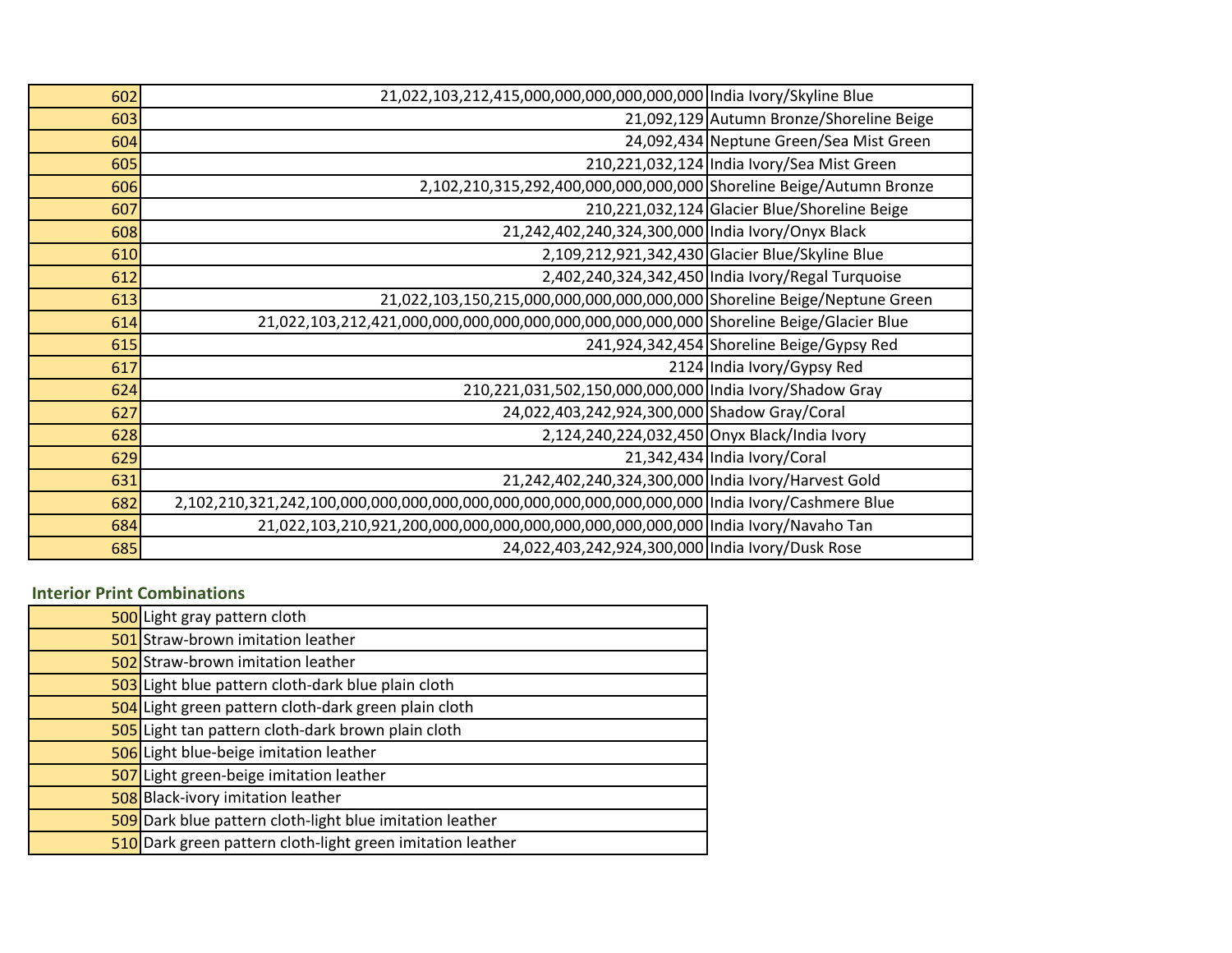| 511 Dark brown pattern cloth-beige imitation leather  |
|-------------------------------------------------------|
| 513 Turquoise pattern cloth-ivory imitation leather   |
| 514 Light blue-beige imitation leather                |
| 515 Dark green-light green imitation leather          |
| 516 Brown-beige imitation leather                     |
| 517 Beige pattern cloth-beige imitation leather       |
| 518 Beige pattern cloth-light blue imitation leather  |
| 519 Beige pattern cloth-light blue imitation leather  |
| 520 Beige pattern cloth-light green imitation leather |
| 521 Beige pattern cloth-red imitation leather         |
| 522 Beige pattern cloth-turquoise imitation leather   |
| 524 Dark green-light green imitation leather          |
| 525 Red-beige imitation leather                       |
| 526 Dark green-light green imitation leather          |
| 527 Dark blue-light blue imitation leather            |
| 528 Brown-beige imitation leather                     |
| 531 Dark gray pattern cloth-coral imitation leather   |
| 532 Gray pattern cloth-coral imitation leather        |
| 533 Dark gray-coral imitation leather                 |
| 537 Turquoise-ivory imitation leather                 |
| 541 Beige & green leather                             |
| 542 Beige & blue leather                              |
| 543 Beige & brown leather                             |
| 544 Beige & red leather                               |
| 545 Ivory & turquoise leather                         |
| 546 Gray & coral leather                              |
| 547 Light gray-black imitation leather                |
| 549 Dark gray pattern cloth-ivory imitation leather   |
| 550 Gray pattern cloth-ivory imitation leather        |
| 551 Dark gray-ivory imitation leather                 |
| 552 Gray & ivory leather                              |

**Convertible Top Colors**

**White**